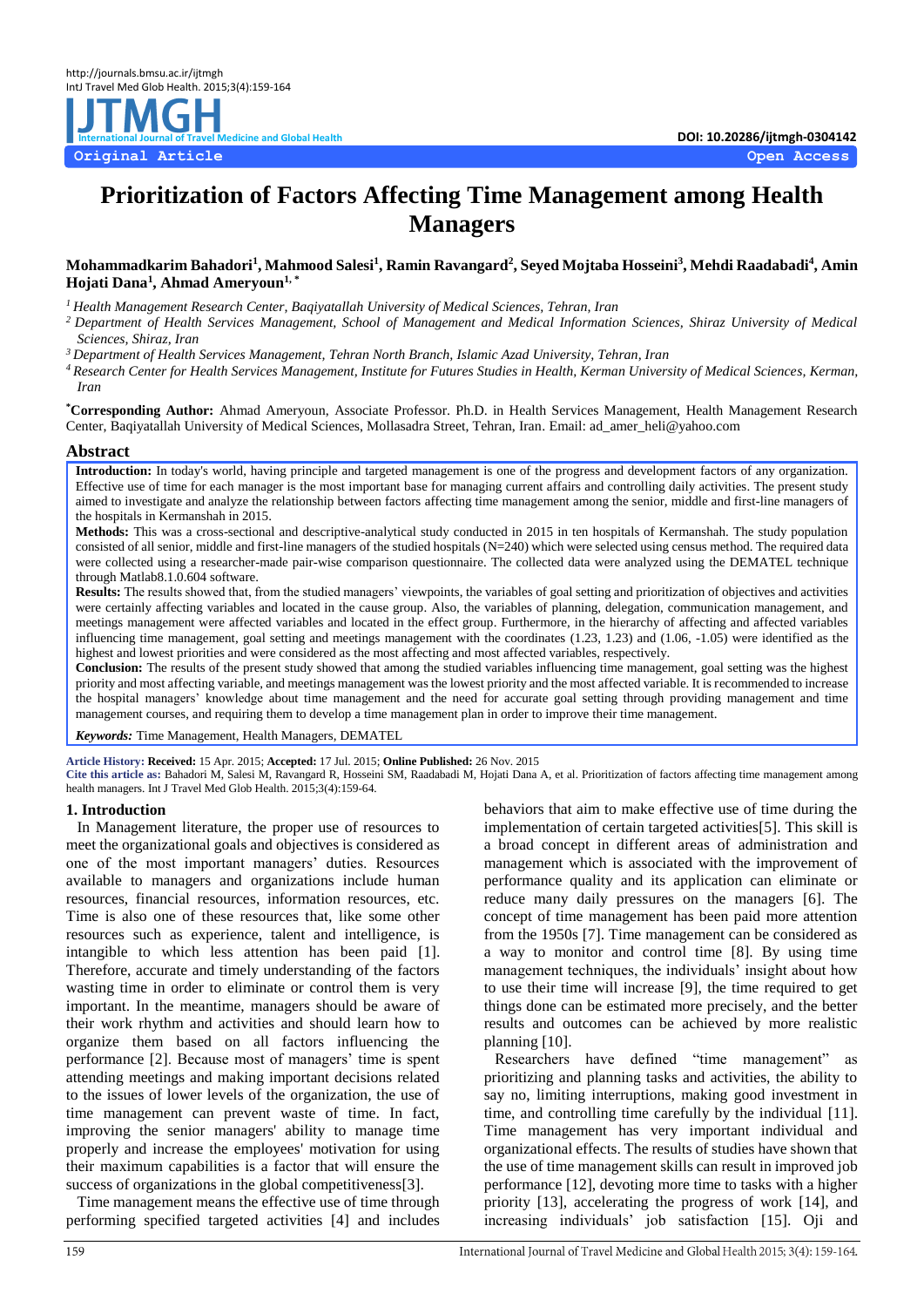Olaniyan in their study entitled "Effective Time Management in Organization Panacea or Placebo" have stated that the aim of time management is to allocate more time to think about the tasks and duties, not performing more tasks in less time [16]. Also, Arnold and Pulich believe that time management is the best use of precious and valuable time to achieve the personal and occupational goals and establishes a direct association between performing the daily tasks and ensuring job satisfaction and progress [17]. Cleassens considers time as a pressure factor everywhere and states that time management is an effective tool to deal with this problem [3].

Therefore, given the importance of studying time management and the managers' crucial role in organizational success and that time management is one of the most important indicators of effectiveness and success, it is important to consider factors affecting it. Claessens and colleagues in their study have concluded that factors such as the prioritization of tasks and activities, delegation, proper management of meetings, and planning for occupational and personal affairs are effective factors influencing time management [4]. Hasoomi and Sarikhani in their study have found that three principles of time management include setting the goal, determining the priorities and adhering the priorities [18]. Araghieh and colleagues also have described time management as the prioritization of objectives and the use of available resources to achieve short-term and longterm goals [19].

On the other hand, the need for leadership and management in all fields of social activity is an important and vital issue. Without an effective leadership, human and non-human resources move quickly towards decline and destruction. In the meantime, time management is of particular importance in the profession of health managers. As wasted time is a time that has not been spent providing services for patients and if time management is forgotten when working, its negative effects will be for patients [20]. In addition, the dynamics of health care systems and the need for constant interaction with the external environment increases the importance of acquiring time management skills for health managers [21]. However, despite the fact that the use of these skills is an important component of professional practice of health managers, such skills have not been considered carefully [22] and there is not any attempt to extend the available time in order to prevent stresses caused by time pressures and meet the patients' needs through learning time management techniques [4].

Time management in the health sector, especially in hospitals at all levels of managers, including senior, middle and first-line, which has direct relationship with the public health, is very important. Waste of time in different areas of hospital management, including planning, decision making, organization, implementation and control can cause irreversible side effects and decrease productivity[23].

The present study aimed to investigate and analyze the relationship between factors affecting time management among the senior, middle and first-line managers of the hospitals in Kermanshah in 2015.

# **2. Methods**

This study was a cross-sectional and descriptive-analytical study conducted in 2015 in ten hospitals of Kermanshah, including one military hospital, seven public hospitals affiliated to the Ministry of Health and Medical Education, and two hospitals affiliated to the Social Security Organization. The characteristics of the studied hospitals have been presented i[n Table 1.](#page-1-0)

<span id="page-1-0"></span>

| Hospital<br><b>Name</b> | <b>Ownership and Affiliation</b>                                             | <b>Scope</b>                                                       | <b>Beds</b> | <b>Number of Accreditation</b><br><b>Degrees</b> |
|-------------------------|------------------------------------------------------------------------------|--------------------------------------------------------------------|-------------|--------------------------------------------------|
| A                       | Ministry of Health and Medical Education<br>(University of Medical Sciences) | A Teaching, and Specialty and Subspecialty Hospital                | 550         |                                                  |
| <sub>B</sub>            | Ministry of Health and Medical Education                                     | A Teaching, and Specialty and Subspecialty Hospital                | 250         |                                                  |
|                         | (University of Medical Sciences)                                             | A Teaching, and Specialty and Subspecialty Hospital                | 150         |                                                  |
| D                       | Ministry of Health and Medical Education                                     | A Teaching, and Specialty and Subspecialty Hospital                | 150         |                                                  |
| E                       | (University of Medical Sciences)                                             | A Teaching, and Women (Specialty and Subspecialty) Hospital        | 150         |                                                  |
| F                       | Ministry of Health and Medical Education                                     | A Teaching, and Heart (Specialty and Subspecialty) Hospital        | 250         |                                                  |
| G                       | (University of Medical Sciences)                                             | A Teaching, and Pediatric (Specialty and Subspecialty)<br>Hospital | 250         |                                                  |
| H                       | Social Security Organization                                                 | A Specialty and Subspecialty Hospital                              | 150         |                                                  |
|                         | Social Security Organization                                                 | A Women (Specialty and Subspecialty) Hospital                      | 150         |                                                  |
|                         | The Iranian Revolutionary Guards (Military Hospital)                         | A General and Specialty Hospital                                   | 150         | 1 Excellent                                      |

**Table 1.** The characteristics of the studied hospitals

The study population consisted of all senior, middle and first-line managers of the studied hospitals (N=240), including 30 senior managers, 50 middle managers and 160 first-line managers. All managers were selected using the census method. senior managers included the hospital heads and administrators and matrons,; the middle managers included clinical supervisors (morning, afternoon and evening supervisors), training supervisors, and accreditation and clinical governance supervisors; and finally, the firstline managers were the head nurses of wards, including the internal medicine, surgery, gynecology, pediatric, ICU, CCU, NICU, POST CCU, and POST ICU, as well as the heads of paraclinical wards, including laboratory, radiology, MRI, physiotherapy, speech therapy, occupational therapy, the clinic, etc.

The required data were collected using a researcher-made

pair-wise comparison questionnaire designed based on the previous studies on time management [24-25] and consultation with the related experts in the field of time management. The questionnaire consisted of six variables, including goal setting, prioritization of objectives and activities, planning, delegation, communication management, and meetings management, in which they were compared with each other two by two. To determine the relationships between the studied variables, the responses of very high impact, high impact, low impact, and without any impact rated as 3, 2, 1 and 0, respectively. The validity of the questionnaire was confirmed using the experts' opinion, and its content validity also was approved (CVI=0.75, CVR=0.8). Moreover, its reliability was approved using Cronbach's alpha ( $\alpha$ =0.70). Before conducting the study, necessary permissions for carrying out the study were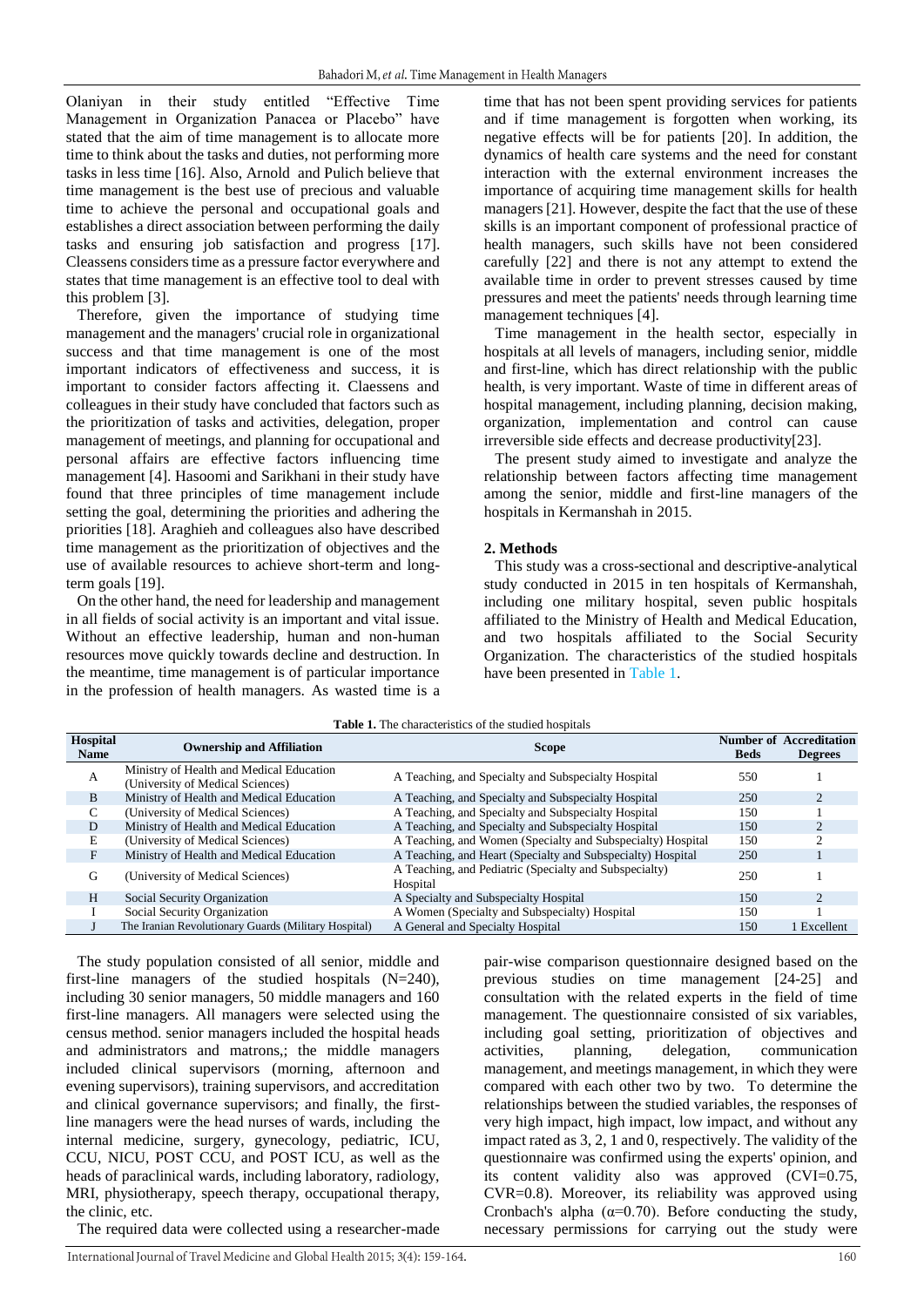received from the senior managers of the studied hospitals. During the study and for collecting required data, the appointments with the managers were made and their consent to participate in the study was obtained and adequate explanations on how to respond to the questions were given to them. The collected data were analyzed using the DEMATEL technique, which is one of the group decisionmaking techniques for structuring factors influencing an event and classifying them into factors affecting or affected by the event, through Matlab 8.1.0.604 software.

## **3. Results**

The results showed that most of the studied hospital managers were male (71.2%), married (91.2%), in the 30-40 age group (52.2%), working as the head of nurses and the heads of paraclinical wards (66.7%), and had between 11 and 20 years job experience (67.1%) and bachelor's degrees  $(57.1\%)$  $(57.1\%)$  (Table 2).

Table 2 [s](#page-2-0)hows the effects of studied variables on each other from the managers' viewpoints through pair-wise compari[s](#page-2-1)ons. Figure 1 shows that, according to the hierarchy graph of time management variables, goal setting and meetings management with the coordinates (1.23, 1.23) and (1.06, -1.05) were identified as the highest and lowest priorities of variables influencing time management and were considered as the most affecting and most affected variables, respectively.

The results showed that, from the studied managers' viewpoints, the variables of goal setting and prioritization of objectives and activities were certainly affecting variables and located in the cause group. Furthermore, the variables of planning, delegation, communication management, and meetings management were affected variables and located in the effect group  $(Table 3)$  $(Table 3)$ .

## **4. Discussion**

The results about goal setting showed that this variable, from the perspective of the studied managers, was certainly an affecting variable influencing time management and was located in the cause group. In the hierarchy graph of variables influencing time management, this variable with the coordinate of (1.23, 1.23) was the first priority.

<span id="page-2-0"></span>

| <b>Table 2.</b> Demographic characteristics of the studied managers $(n=240)$ |  |
|-------------------------------------------------------------------------------|--|
|-------------------------------------------------------------------------------|--|

|                                  | Frequency $(\% )$                                   |            |  |
|----------------------------------|-----------------------------------------------------|------------|--|
| <b>Sex</b>                       | Male                                                | 171 (71.2) |  |
|                                  | Female                                              | 69(28.8)   |  |
|                                  | < 30                                                | 28(11.6)   |  |
| Age (years)                      | $30 - 40$                                           | 125(52.2)  |  |
|                                  | >40                                                 | 87(36.2)   |  |
| <b>Marital Status</b>            | Married                                             | 219 (91.2) |  |
|                                  | Single                                              | 21(8.8)    |  |
|                                  | $1 - 10$                                            | 41(17.1)   |  |
| <b>Job Experience</b><br>(vears) | $11 - 20$                                           | 161(67.1)  |  |
|                                  | $21 - 30$                                           | 38 (15.8)  |  |
|                                  | Head of Hospital                                    | 10(4.2)    |  |
|                                  | <b>Hospital Manager</b>                             | 10(4.2)    |  |
|                                  | Matron                                              | 10(4.2)    |  |
|                                  | Clinical Supervisor                                 | 30(12.5)   |  |
| <b>Position</b>                  | <b>Training Supervisor</b>                          | 10(4.2)    |  |
|                                  | Accreditation and Clinical<br>Governance Supervisor | 10(4.2)    |  |
|                                  | Head Nurses and the Heads<br>of Paraclinical Wards  | 160(66.7)  |  |
|                                  | Bachelor's Degrees                                  | 137(57.1)  |  |
|                                  | Master's Degrees                                    | 90 (37.5)  |  |
| <b>Education</b><br>Level        | <b>Professional Doctorate</b><br>Degrees            | 7(2.9)     |  |
|                                  | Ph.D. Degrees                                       | 6(2.5)     |  |

<span id="page-2-2"></span>Table 3. The affecting and affected variables influencing time management

| <b>Variables</b>                                      | $\mathbf{R}^*$ | $J^*$ | $R + J^*$ | $R-J^*$   |
|-------------------------------------------------------|----------------|-------|-----------|-----------|
| <b>Goal setting</b>                                   | 1.23           | 0     | 1.23      | 1.23      |
| <b>Prioritization of</b><br>objectives and activities | 0.86           | 0.2   | 1.07      | 0.6698    |
| <b>Planning</b>                                       | 0.49           | 0.53  | 1.02      | $-0.0414$ |
| <b>Delegation</b>                                     | 0.31           | 0.40  | 0.72      | $-0.094$  |
| Communication<br>management                           | 0.12           | 0.83  | 0.96      | $-0.7126$ |
| <b>Meetings management</b>                            | 0              | 1.05  | 1.06      | $-1.0594$ |

\* R: The highest row sum, J: The highest column sum, R+J: The total sum of the influence of an element, R-J: the position of an element



<span id="page-2-1"></span>G: Goal setting, A: Prioritization of objectives and activities, P: Planning, D: Delegation, C: Communication management, M: Meetings management Figure 1. The hierarchy of affecting and affected variables influencing time management from the studied hospital managers' viewpoints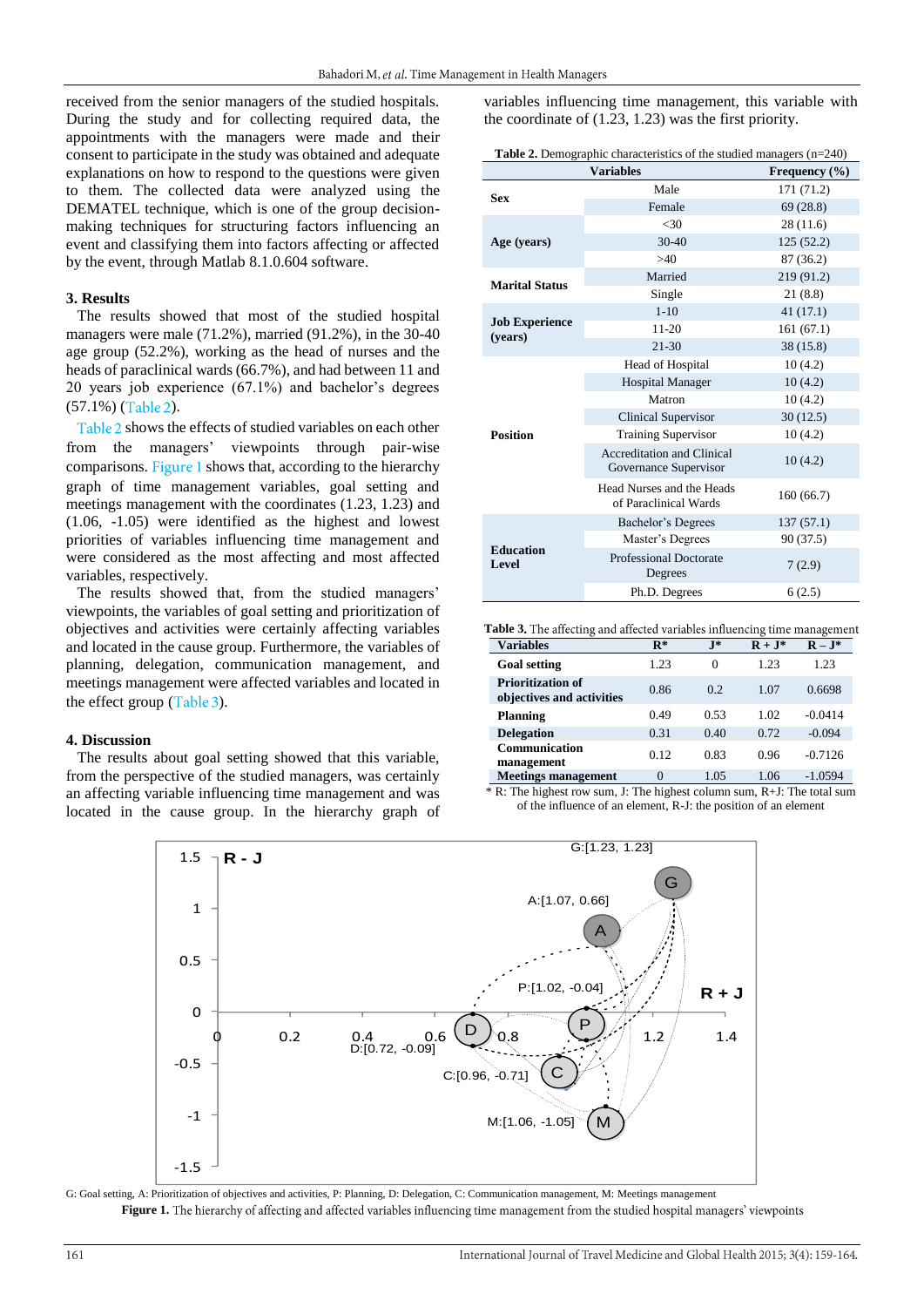Unlike the results of the present study, this variable had received the second priority in the Kebriaei and colleagues' study[26]. Furthermore, the results of Sternberg's study showed that planning and goal setting had the first and last priorities, respectively [27].

Considering that goal setting in the present study was an affecting variable influencing time management and is the first step in time management, if the goals and objectives are set wrongly, this creates problems in the other steps and makes it difficult for managers to achieve successful time management. Therefore, time allocation on the basis of objectives enables managers to identify their work processes. Time management and the effective use of time in today's world is essential for development and promotion, and causes people to engage in activities which meet their individual goals[28].

The results about the prioritization of objectives and activities showed that, from the studied managers' viewpoint, this variable was certainly an affecting variable influencing time management and located in the cause group, which is similar to the results of Hafeziand colleagues [29], Ziegler [30] and Steinert and colleagues' [31] studies and is different from the results of Alamand colleagues' study [31] . People can complete multiple tasksin a timely manner and achieve self-discipline state through applying time management, accurately estimating the time required to get things done, and prioritizing activities [32]. In time management, determining work priorities and the more urgent activities is very important to the extent that experts consider it as the essence of time management and believe that 80%of time can be allocated for performing only 20% of the high priority tasks and activities [32]. The prioritization of objectives and activities is of particular importance because managers, in addition to their personal goals, are faced with organizational goals. It is said that for in order to meet those goals as well, a certain amount of time should be spent.

The planning variable which had been located in the affected variables group, finally got located in in the hierarchy of affecting and affected variables influencing time management. The results of the present study are in line with those of Marriner [33], Fitsimmons [34], Zampetakis and colleagues [1], and Ghaedmohammadi's [35] studies, in which there were significant and positive associations between the personal skills of time management and operational planning skills, and are inconsistent with the results of Hashemizadeh's study [36]. Overall, the results of various studies indicate that poor and inappropriate time planning can result in the lack of success in the activities, allocation of insufficient time to other personal and social activities, and increased stresses[39-41]. Moreover, Zampetakisand colleagues believe that time management is basically a process of planning which includes decisions about the activities that should be done, prioritizing them, and effective management of the troublesome factors. Therefore, it can be said that among the other dimensions of organizational skills, time management is the most important one. Moreover, perhaps the personal skill of time management can be emphasized as a useful tool for effective management[1].

In the hierarchy of affecting and affected variables influencing time management, delegation is located in the affected variables group. The results of Alam and colleagues [31] and Mohammadian and colleagues' [37] studies showed that delegation was in the middle priorities, which are in line with the results of the present study. Hospital managers can become a good and appropriate model for their employees through applying effective time management. They can also lead to their employees' innovation and growth by delegating authorities and tasks to and setting deadlines for them. Therefore, breaking large tasks into smaller ones and scheduling them cause employees to complete the work and feel satisfaction [38]. New strom and Davis consider incorrect delegation as one of the reasons for managers' failure [39]. Drucker believes that effective managers should organize tasks and activities so that they themselves address only the major issues in order to achieve excellent results. A good manager should first do his/her activities that are more important and high priorities and it is better to delegate the less important ones and those are low priorities to others. Delegation becomes more important with the development of organizations to the extent that the survival of the organization will be impossible without delegating the authorities and tasks[40].

Communication management, in the hierarchy of affecting and affected variables influencing time management, located in the affected variables group, was similar to the results of Lewis's study [41]. Also, the results of Alam and colleagues' study [31] showed that communication management had a significant impact on time management, and time management had been influenced by communication management, which are consistent with the results of the present study. Organizational communication is a process which enables managers to obtain information and exchange information with many people inside and outside the organization. If managers recognize that such relationships are in line with meeting their organizational objectives, they should use them and when they recognize that they are different from and opposite to their organizational goals and objectives, they should try to stop such relationships so that they can decrease the related tension and stresses. Considering that many managers' individual and organizational problems are rooted in their poor communication skills, providing the opportunities for promoting their individual skills in time management and creating the required environment in the organization in which people can use their individual skills in order to communicate more effectively are very essential.

In the hierarchy of affecting and affected variables influencing time management, meetings management with the coordinates (1.06, -1.05) was the lowest priority. The results of Alam and colleagues [31] and Mohammadian and colleagues' [37] studies are similar to the results of the current study. Furthermore, this variable was the most affected variable. Fiedler believes that meetings take a lot of managers' time and meetings management is considered as an art [42]. Ferner and colleagues in their study have also concluded that among there are for waste of time, meetings are considered as one of the worst factors[43], which is in line with the results of the present study. Therefore, in organizations which meetings take a lot of managers' time, meetings management and the prevention of holding unnecessary meetings can save a lot of time for managers.

The present study had a limitation. In the present study, a pair-wise comparison questionnaire was used to investigate and analyze the relationship between factors affecting time management among the studied senior, middle and first-line hospital managers and such questionnaires require enough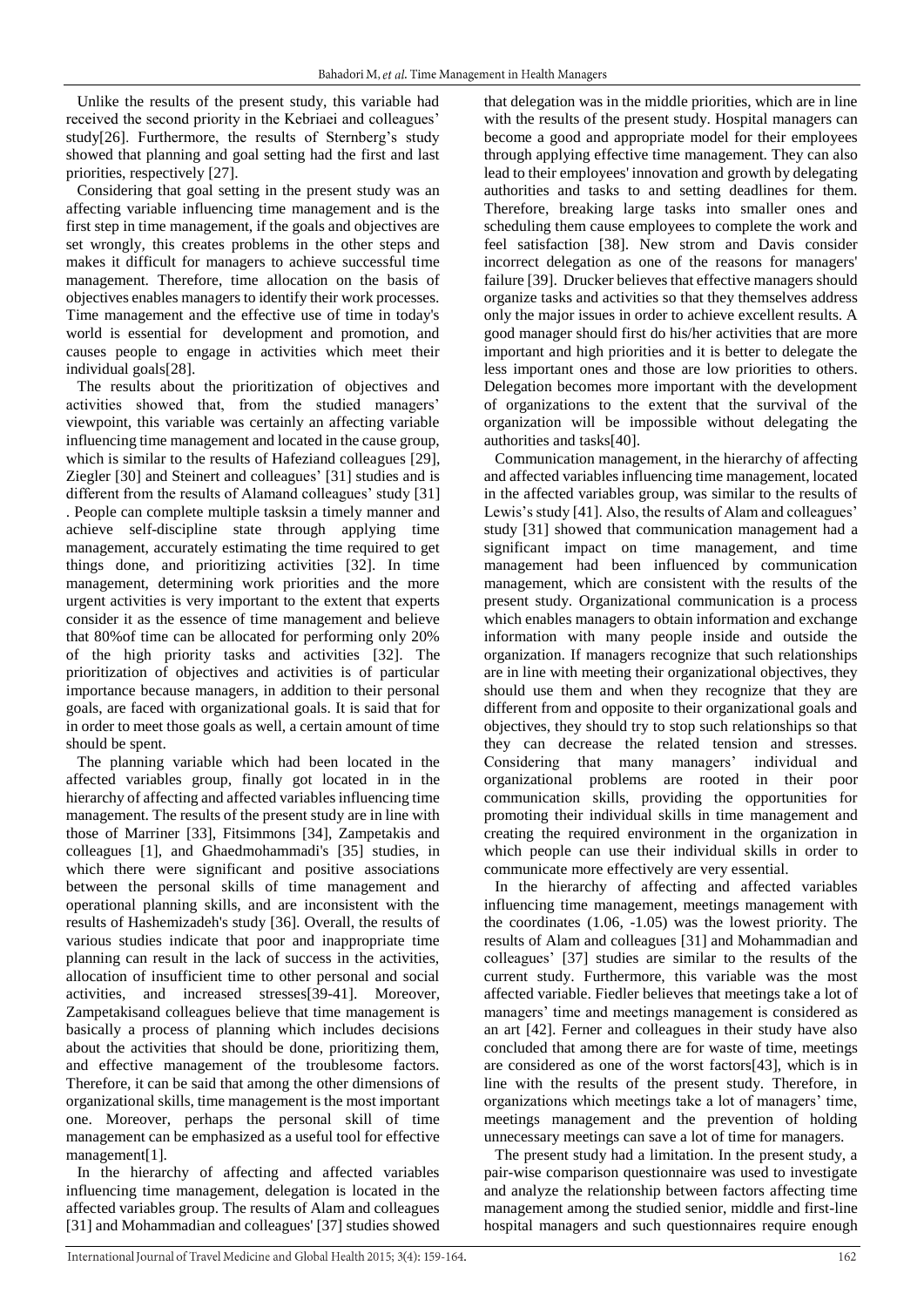time and great attention and concentration when completed. These requirements could not be met by some of the managers participating in this study which could result in not obtaining accurate data.

## **5. Conclusion**

In conclusion, the results of the present study showed that among the studied variables influencing time management, goal setting was the highest priority and affecting variable and meetings management was the lowest priority and the most affected one. As goal setting is the first step in effective time management and represents the quality and method of spending time by employees in the future, more investment in this variable and setting precise and measurable objectives by the managers can save time in later stages. In order to achieve correct and proper time management, it is recommended setting and prioritizing clear goals and objectives, as well as determining and clarifying tasks accurately. In this regard, increasing hospital managers' knowledge about time management and the need for accurate goal setting through providing management and time management courses, and requiring them to develop a time management plan can improve their time management.

## **Acknowledgments**

The researchers would like to thank the studied hospitals heads and staff, as well as all the patients participating in this study for their kind cooperation with the researchers in collecting and analyzing the data.

#### **Authors' Contributions**

Mohammadkarim Bahadori and Seyed Mojtaba Hosseini conducted the study concept and design and developed the methods. Amin Hojati Dana collected the data. Mohammadkarim Bahadori and Mahmood Salesi analyzed and interpreted the data. Ramin Ravangard and Mehdi Raadabadi wrote the primary draft of the manuscript. All of the authors contributed to the revision of the manuscript, read, and approved the final version.

## **Financial Disclosure**

The authors declare no financial interests related to the material in the manuscript.

#### **Funding/Support**

Our study was funded by the Baqiyatallah University of Medical Sciences.

#### **References**

- 1. Zampetakis LA, Bouranta N, Moustakis VS. On the relationship between individual creativity and time management. Think Skills Creat. 2010;5(1):23-32.
- 2. Indreica E-S, Cazan A-M, Truta C. Effects of learning styles and time management on academic achievement. Procedia Soc Behav Sci. 2011;30:1096-102.
- 3. Claessens BJ, Van Eerde W, Rutte CG, Roe RA. Planning behavior and perceived control of time at work. J Organ Behav 2004;25(8):937-50.
- 4. Claessens BJ, Van Eerde W, Rutte CG, Roe RA. A review of the time management literature. Personnel Rev. 2007;36(2):255-76.
- 5. Liu OL, Rijmen F, MacCann C, Roberts R. The assessment of time management in middle-school students. Personality Individual Diff.  $2009:47(3):9-147.$
- 6. Britton BK, Tesser A. Effects of time-management practices on college grades. J EducPsychol. 1991;83(3):405.
- 7. Nonis SA, Teng JK, Ford CW. A cross-cultural investigation of time management practices and job outcomes. Intl J Intercultural

Relations. 2005;29(4):409-28.

- 8. Eilam B, Aharon I. Students' planning in the process of self-regulated learning. Contemp Educ Psychol. 2003;28(3):304-34.
- 9. Huy QN. Time, temporal capability, andplanned change. Acad Manage Rev. 2001;26(4):601-23.
- 10. Francis‐Smythe JA, Robertson IT. On the relationship between time management and time estimation. Br J Psychol. 1999;90(3):333-47.
- 11. Greenberg JS. Comprehensive stress management. 2002.
- 12. Davis M. Time and the nursing home assistant: Relations among time management, perceived control over time, and work-related outcomes. Academy of Management, Toronto, Canada. 2000.
- 13. Ziapour A, Khatony A, Jafari F, Kianipour N. Evaluation of time management behaviors and its related factors in the senior nurse managers, Kermanshah-Iran. Glob J Health Sci. 2015;7(2):366-73.
- 14. Ebrahimi H, Hosseinzadeh R, Tefreshi MZ, Hosseinzadeh S. Time management behaviors of head nurses and staff nurses employed in Tehran Social Security Hospitals, Iran in 2011. Iran J Nurs Midwifery Res. 2014;19(2):193-8.
- 15. Gran‐Moravec MB, Hughes CM. Nursing time allocation and other considerations for staffing. Nurs Health Sci. 2005;7(2):126-33.
- 16. Ojo L, Olaniyan D. Effective Time Management in Organization Panacea or Placebo. Eur J Sci Res. 2008;24(1):127-33.
- 17. Arnold E, Pulich M. Improving productivity through more effective time management. Health Care Manag. 2004;23(1):65-70.
- 18. Hasoomi T, Sarikhani N. The Relationship between Time Management and Job Burn-out among the Staffs in Islamic Azad University zone 12. J Modern Thoughts Educ. 2010;6(1):89-107. Persian
- 19. Araghieh A, Zahrakar K, Akbari M .The Relationship between Time Management and the Effectiveness of the Secondary School Managers in Bustan and Golestan. J Modern Thoughts Educ. 2012;7(2):73-82. Persian
- 20. Waterworth S. Time management strategies in nursing practice. J Adv Nurs. 2003;43(5):432-40.
- 21. Huber D. Leadership and nursing care management. Elsevier Health Sciences; 2013.
- 22. Birkinshaw J, Caulkin S. How should managers spend their time?: Finding more time for realmanagement. BSR. 2012;23(4):62-5.
- 23. Braithwaite J, Westbrook MT. Time spent by health managers in two cultures on work pursuits: real time, ideal time and activities' importance.Int J Health Plan Manag. 2011;26(1):56-69.
- 24. Hashemizadeh H. The Relationship between time management behavior and stress at the head of the surgical teaching hospitals affiliated with the Shahid Beheshti University of Medical Sciences. Quarterly J Fundam Ment Health. 2006;29(8):51-6. Persian
- 25. Zampetakis L, Bouranta N, Moustakis V. On the relationship between individual creativity and time management. Think Skills Creat. 2010;5(1):23-32.
- 26. Kebriaei A, Sabahi BM, Saeedi A. Relationship between use of time management skills and satisfaction with spending time among students of zahedan university of medical sciences. J MedEdu Dev. 2014;6(12):79-89.
- 27. Sternberg RJ. A model of educational leadership: Wisdom, intelligence, and creativity, synthesized. Intl J Leadersh in Educ. 2005;8(4):347-64.
- 28. Nonis SA, Hudson GI. Academic performance of college students: Influence of time spent studying and working. J Educ Business. 2006;81(3):15.
- 29. Hafezi S, Naghibi H, Naderi E, Najafi MS, Mahmoodi H. The correlation between personal skill and organizational behavioral time management among educational administrators. J Behav Sci. 2008;2(2):183-95. Persian
- 30. Ziegler E. By Leaps & Bounds: How to Stop WastingTime, Set Your Priorities, and Soar to Success in the Publications Office. Currents. 1993;19(3):38.
- 31. Alam Z, Mozaffari SAA, Bagheri H, Marefat D. The Relationship between Personal and Organizational Time Management Skills of Managers of P.E in Khuzestan Province. Res Sport Manag Behav. 2013;3(5):73-83. Persian
- 32. Macan TH. Time-management training: Effects on time behaviors, attitudes, and job performance. J Psycho. 1996;130(3):229-36.
- 33. Marriner A. Time Managementthrough Planning. J Contin Educ Nurs. 1983;14(1):21-6.
- 34. Fitsimmons G. Time management part I: goal setting as a planning tool. Bottom Line. 2008;21(2):61-3.
- 35. Ghaedmohammadi M. The important factors of students' time management among Islamic Azad University. Social Res.  $2010;3(6):57-73.$
- 36. Hashemizadeh H. Analysis of relation between time management behaviors and occupational stress of medical surgical ward's head